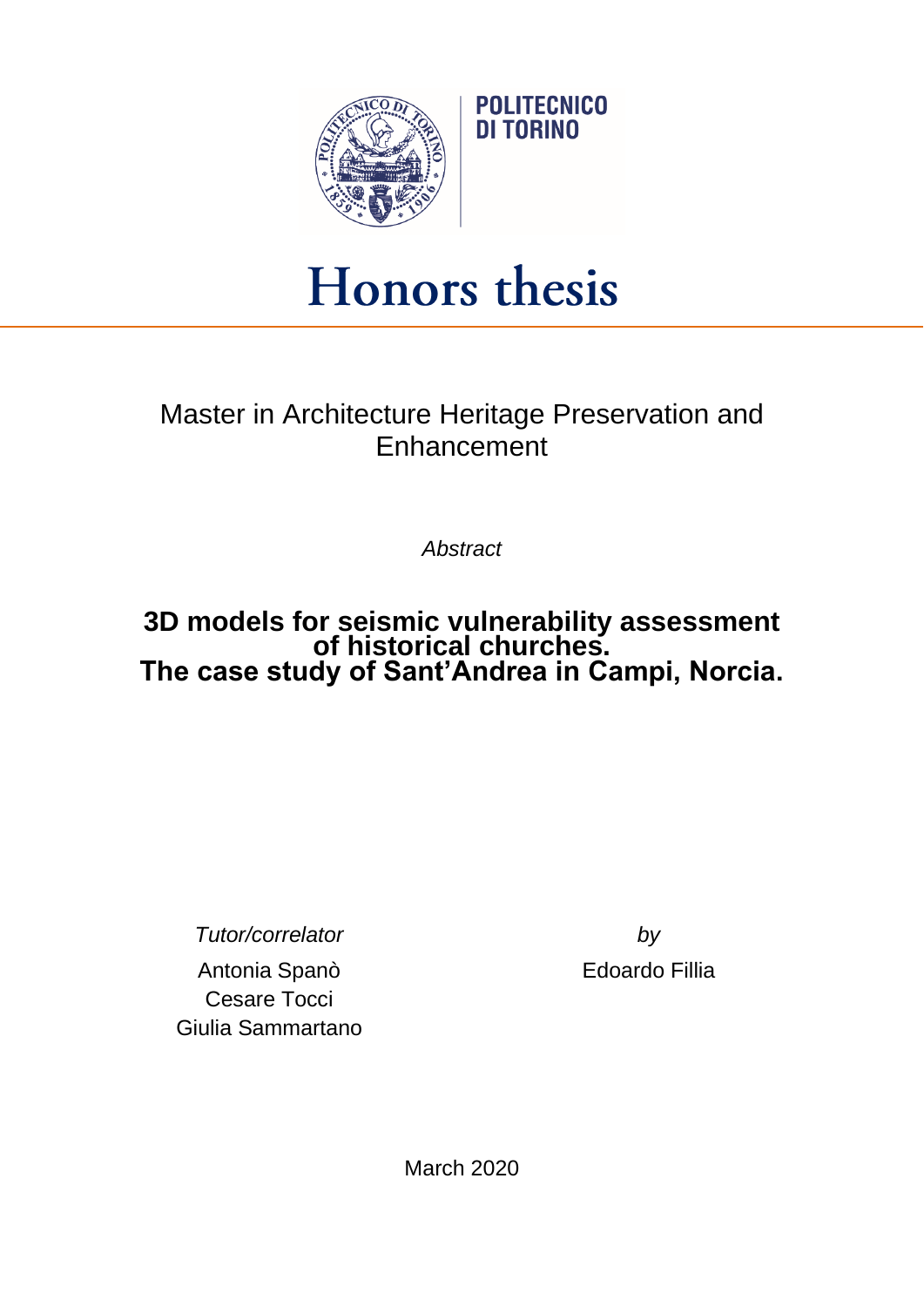Earthquakes are catastrophic events that that strongly affect historic centers and cultural heritage, as these are particularly vulnerable. Italy is a country with high seismic hazard. Here, churches are a type of historical buildings particularly widespread and also exposed to risk of seismic consequences. The PCM's directive of February 9<sup>th</sup> 2011, which is referred to in this thesis, outlines the steps that lead to the implementation of a seismic prevention plan. This plan is based on an important level of knowledge, schematic but critically well-founded, so as to be suitable for a territorial vision of churches at seismic hazard. The thesis' aim is to acquire, in a reasonably short time, documentation about the safety level of these buildings.

\_\_\_\_\_\_\_\_\_\_\_\_\_\_\_\_\_\_\_

The current work aims to develop this method in a multidisciplinary approach, using the tools provided by geomatics, whose versatility enables the achievement of an optimal solution by integrating the various techniques available.

Among modern digital techniques for rapid mapping, the 3D metric survey allows the realization of a point cloud, with particular attention to the potential of a mobile mapping system (MMS) and the photogrammetry by unmanned aerial vehicle (UAV). Multisensory surveys allow the construction of integrated 3D models, derived from point clouds, which are lifelike and an accurate digital representation of the artefact. Through these models it is possible to understand the architectural system and the assessment of the seismic vulnerability concerning the item of interest. Point clouds, mash surfaces and volumetric models allow: the definition of the elements that characterize the architecture, the investigations aimed at the static analyses, the inspection of damages, the analysis of deformations and their monitoring over time. This approach of a rapid assessment enables the establishment of a solid database in order to structure the planning of future projects.

This thesis documents the vulnerability of a two-aisle church, Sant'Andrea in Campi, Norcia (PG), which partially collapsed as a result of the seismic events that hit central Italy during 2016.